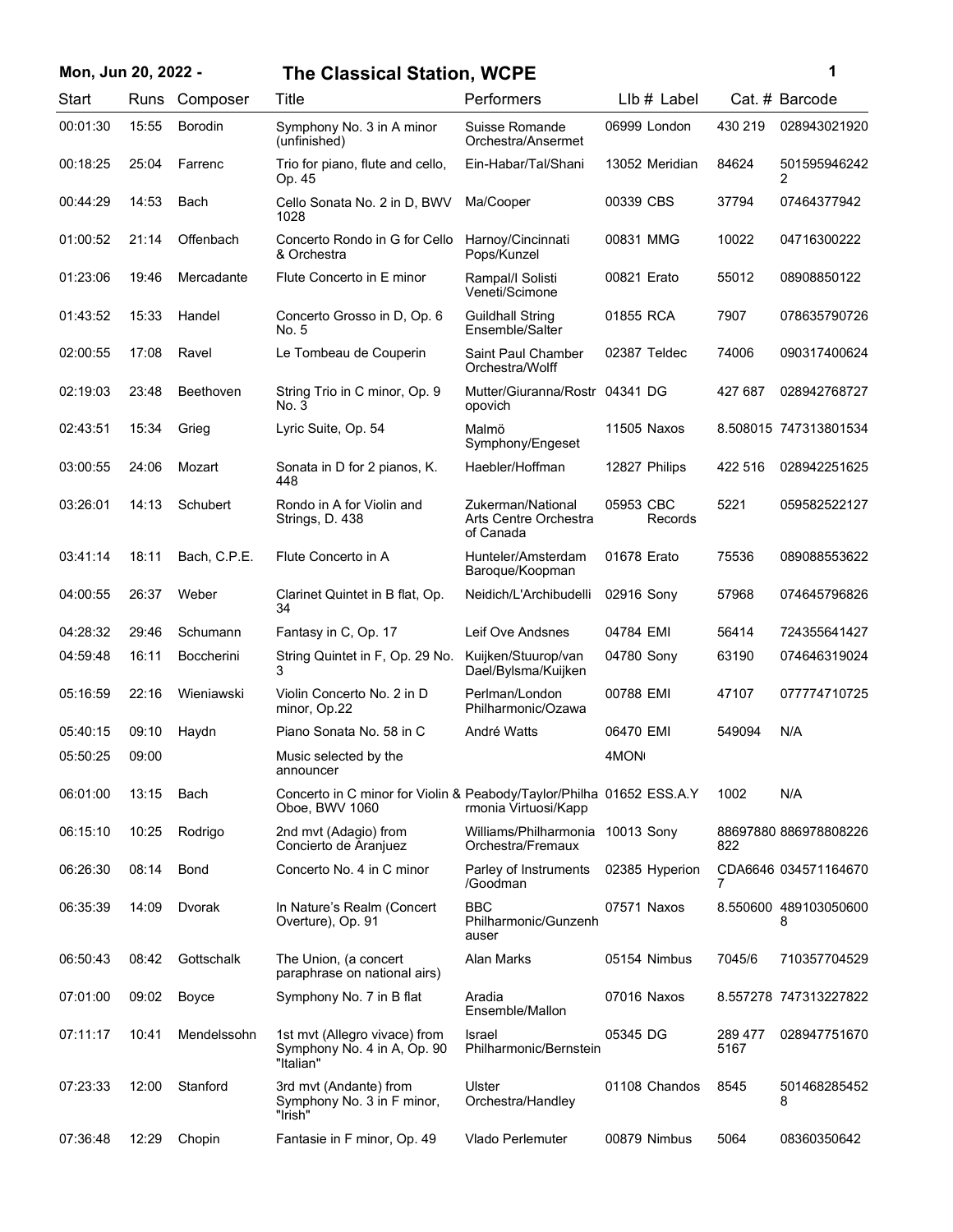| Mon, Jun 20, 2022 - |       |               | <b>The Classical Station, WCPE</b>                                  |                                                                                       |                         | $\boldsymbol{2}$ |                       |  |
|---------------------|-------|---------------|---------------------------------------------------------------------|---------------------------------------------------------------------------------------|-------------------------|------------------|-----------------------|--|
| Start               | Runs  | Composer      | Title                                                               | Performers                                                                            | LIb # Label             |                  | Cat. # Barcode        |  |
| 07:50:32            | 08:53 | Lehar         | Waltzes from The Count of<br>Luxembourg                             | <b>Johann Strauss</b><br>Orchestra of<br>Vienna/Boskovsky                             | 00813 EMI               | 47020            | 077774702027          |  |
| 08:01:00            | 10:04 | Mozart        | Divertimento in F, K. 138                                           | Ensemble Vienna                                                                       | 02295 Sony              | 47672            | 07464476722           |  |
| 08:12:19            | 09:35 | Williams      | Star Wars: Suite for Five<br>Pianos                                 | <b>Five Browns</b>                                                                    | 12480 E one             | 2041             | 923204121             |  |
| 08:23:09            | 04:21 | Paganini      | Sonata in E minor, Op. 3                                            | Chang/Abramovic                                                                       | 04585 EMI               | 56161            | 724355616128          |  |
| 08:30:00            | 08:37 | <b>Barber</b> | Overture to The School For<br>Scandal, Op. 5                        | Atlanta Symphony/Levi 08136 Telarc                                                    |                         | 80632            | 089408063220          |  |
| 08:39:52            | 05:11 | Tchaikovsky   | June (Barcarolle) from The<br>Seasons (orchestrated version)        | Moscow Chamber<br>Orchestra/Orbelian                                                  | 05634 Delos             | 3255             | 013491325521          |  |
| 08:46:18            | 04:07 | Debussy       | Prelude from Suite<br>Bergamasque                                   | Paul Crossley                                                                         | 04069 Sony<br>Classical | 53973            | 074645397320          |  |
| 08:51:40            | 07:45 |               | Music selected by the<br>announcer                                  |                                                                                       | 4MON <sub>1</sub>       |                  |                       |  |
| 09:01:15            | 19:34 | Beethoven     | Piano Sonata No. 8 in C minor, Rudolf Serkin<br>Op. 13 "Pathetique" |                                                                                       | 01177 Sony              | 37219            | 07464372192           |  |
| 09:22:04            | 04:00 | Addinsell     | "Waltz Theme" from Blithe<br>Spirit                                 | Royal Ballet<br>Sinfonia/Alwyn                                                        | 01583 ASV               | 2108             | N/A                   |  |
| 09:27:34            | 31:55 | Svendsen      | Violin Concerto in A, Op. 6                                         | Tellefsen/Oslo<br>Philharmonic/Andersen                                               | 01661 NKF               | 50010            | 028905001021          |  |
| 10:01:19            | 39:12 | Franck        | Symphony in D minor                                                 | <b>BBC National</b><br>Orchestra of<br>Wales/Otaka                                    | 05759 BBC               | <b>MM96</b>      | n/a                   |  |
| 10:42:01            | 16:34 | Halvorsen     | Nordraakiana                                                        | Trondheim<br>Symphony/Ruud                                                            | 01943 Aurora            | 1921             | 702626219212<br>6     |  |
| 11:00:25            | 12:40 | Strauss, R.   | Romance in F for Cello &<br>Orchestra                               | Maisky/Paris<br>Orchestra/Bychkov                                                     | 04277 DG                | 435 781          | 028943578127          |  |
| 11:14:20            | 15:20 | Schnittke     | Suite in the Old Style                                              | <b>Moscow</b><br>Virtuosi/Spivakov                                                    | 02043 RCA               | 60370            | 090266037025          |  |
| 11:31:10            | 13:59 | Haydn         | Trumpet Concerto in E flat                                          | Johnson/Philadelphia<br>Orchestra/Ormandy                                             | 03970 Sony<br>Classical | 62649            | 074646264928          |  |
| 11:46:24            | 13:00 | Liszt         | Orpheus (symphonic poem)                                            | Vienna<br>Philharmonic/Sinopoli                                                       | 09729 DG                | 4128             | n/a                   |  |
| 12:01:14            | 11:08 | Rossini       | Overture to William Tell                                            | Detroit<br>Symphony/Paray                                                             | 02603 Mercury           | 434 332          | 028943433228          |  |
| 12:13:37            | 15:03 | Gaubert       | Flute Sonata in A                                                   | Marianiello/Morrison                                                                  | 03463 MSR               | 1303             | 681585130322          |  |
| 12:29:55            | 07:33 | Dvorak        | Nocturne in B, Op. 40                                               | <b>Baltimore</b><br>Symphony/Alsop                                                    | 09875 Naxos             |                  | 8.570995 747313099573 |  |
| 12:38:58            | 11:02 | Marcello      | Oboe Concerto in D minor                                            | Westermann/Camerata 02220 DHM<br>of Cologne                                           |                         | 77172            | 054727717222          |  |
| 12:51:15            | 08:10 |               | Music selected by the<br>announcer                                  |                                                                                       | 4MON                    |                  |                       |  |
| 13:01:15            | 37:41 | Glazunov      | The Seasons, Op. 67 (a ballet) Czech Radio                          | Symphony/Lenard                                                                       | 02039 Enigma            | 74618            | N/A                   |  |
| 13:40:26            | 04:18 | Chopin        | Nocturne in F, Op. 15 No. 1                                         | Fou Ts'ong                                                                            | 04554 Sony              | 53249            | 074645324920          |  |
| 13:46:14            | 12:00 | Vivaldi       | Concerto in D minor for Viola<br>d'amore, RV 540                    | Barton Pine/Smith/Ars 12885 Cedille<br>Antiqua                                        |                         | 159              | n/a                   |  |
| 14:00:04            | 25:15 | Mozart        | Piano Sonata in F, K. 533 & K. Ingrid Haebler<br>494                |                                                                                       | 01709 Denon             | 73087            | 081757308724          |  |
| 14:26:34            | 17:04 | Cimarosa      | Concertante in G for Flute and<br>Oboe                              | Nicolet/Holliger/Acade 00517 Philips<br>my of St.<br>Martin-in-the-Fields/Sill<br>ito |                         | 416 359          | 028941635921          |  |
| 14:45:08            | 14:18 | Ravel         | Noble and Sentimental Waltzes Vladimir Ashkenazy                    |                                                                                       | 00257 London            | 410 255          | 028941025524          |  |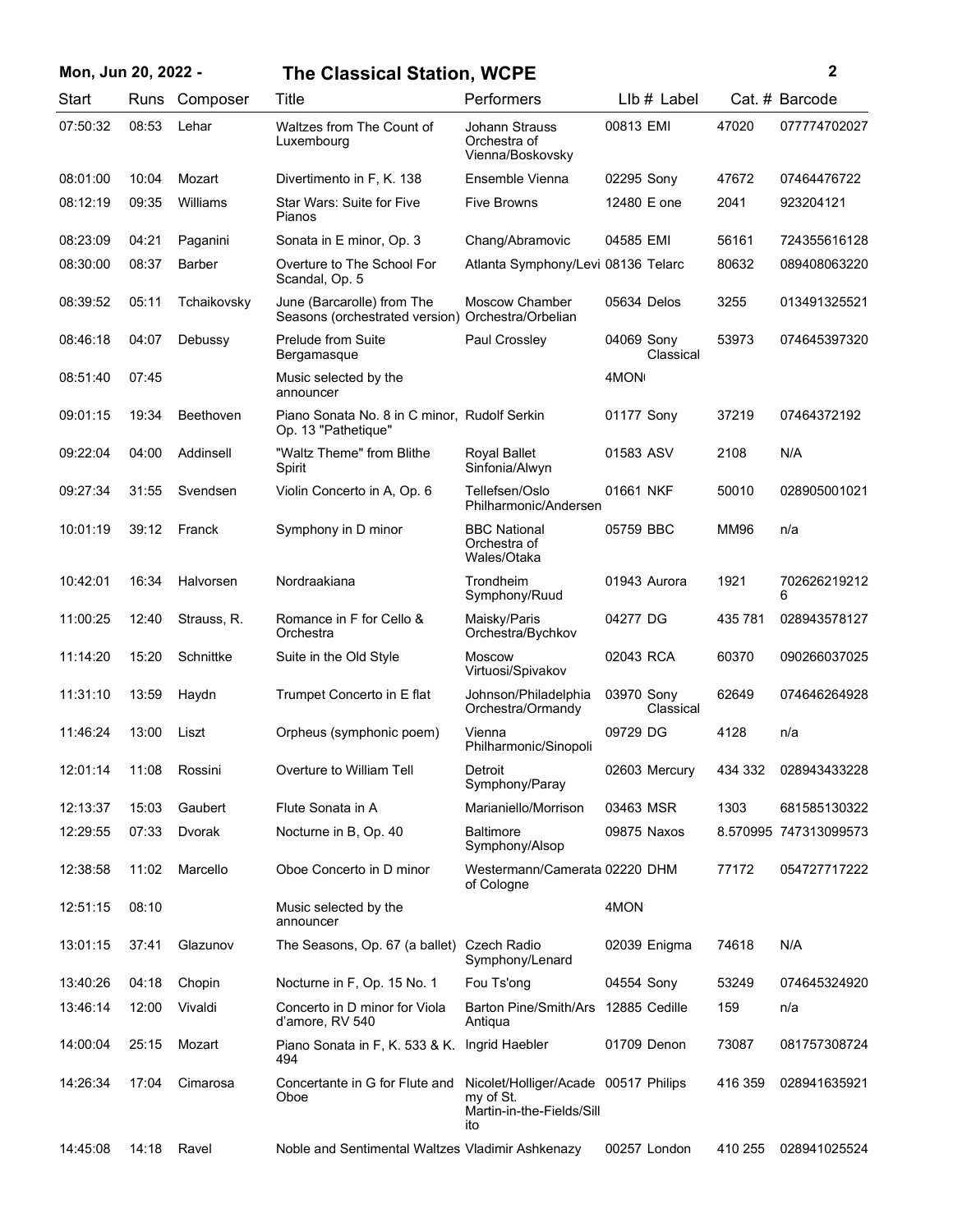| Mon, Jun 20, 2022 - |       |                 | <b>The Classical Station, WCPE</b>                                                 |                                                           |              |                                      |                | 3                     |
|---------------------|-------|-----------------|------------------------------------------------------------------------------------|-----------------------------------------------------------|--------------|--------------------------------------|----------------|-----------------------|
| Start               |       | Runs Composer   | Title                                                                              | Performers                                                |              | $Llb#$ Label                         |                | Cat. # Barcode        |
| 15:01:16            | 15:11 | Bach            | Brandenburg Concerto No. 4 in St. Luke's Chamber<br>G. BWV 1049                    | Ensemble                                                  |              | 06163 St. Luke's<br>Collection       | 0302           | 013491030227          |
| 15:17:57            | 19:39 | Wagner          | Prelude to Act 1 & Love-Death<br>from Tristan & Isolde                             | Berlin<br>Philharmonic/Karajan                            | 00284 DG     |                                      | 413754         | 028941375421          |
| 15:38:51            | 20:34 | <b>Sibelius</b> | Symphony No. 7 in C, Op. 105                                                       | Royal Scottish National 09705 Chandos<br>Orchestra/Gibson |              |                                      | 6557           | 095115655726          |
| 16:00:40            | 09:40 | Offenbach       | Overture to Orpheus in the<br>Underworld                                           | New York<br>Philharmonic/Bernstein                        | 05113 Sony   |                                      | 61830          | 074646183021          |
| 16:11:15            | 06:19 | Beethoven       | 1st myt (Allegro con brio) from<br>String Quartet No. 6 in B flat,<br>Op. 18 No. 6 | <b>Alexander String</b><br>Quartet                        |              | 04854 Arte Nova                      | 49682          | 743214968222          |
| 16:18:29            | 11:49 | <b>Bruch</b>    | Romance in A minor, Op. 42                                                         | Accardo/Gewandhaus 05079 Philips<br>Orch/Masur            |              |                                      | 462 164        | 028946216422          |
| 16:31:13            | 04:28 | Quantz          | 3rd mvt (Presto) from Flute<br>Concerto in G                                       | Gallois/C.P.E. Bach<br>Chamber<br>Orch/Schreier           | 03356 DG     |                                      | 439 895        | 028943989527          |
| 16:36:56            | 06:49 | Mendelssohn     | Finale (Presto) from Piano<br>Concerto No. 2 in D minor,<br>Op.40                  | Hough/City of<br>Birmingham<br>Sym/Foster                 |              | 04840 Hyperion                       | 66969          | 034571169699          |
| 16:44:40            | 14:44 | Albéniz         | Three Selections from Suite<br>espanola                                            | Julian Bream                                              | 01508 RCA    |                                      | 14378          | 07863543782           |
| 17:00:39            | 08:45 | Fauré           | Impromptu No. 6 in D flat, Op.<br>86                                               | Kathryn Stott                                             |              | 09250 Conifer                        | 51751          | 756055175124          |
| 17:10:19            | 07:04 | <b>Brahms</b>   | 2nd mvt (Scherzo) from Piano<br>Trio No. 1 in B, Op. 8                             | Stern/Rose/Istomin                                        | 03709 Sony   |                                      | 64520          | 074646452028          |
| 17:18:18            | 11:21 | Garcia, Gerald  | China Sings!                                                                       | Kuang/Czech<br>Chamber<br>Philharmonic/Ang                |              | PV134 Naxos                          |                | 8.579053 747313905379 |
| 17:30:54            | 08:58 | Tchaikovsky     | Waltz-Scherzo, Op. 34                                                              | Shaham/Russian<br>National<br>Orchestra/Pletnev           | 04919 DG     |                                      | 289 457<br>064 | 028945706429          |
| 17:40:47            | 04:14 | Telemann        | Fantasia No. 2 in D                                                                | Yolanda Kondonassis                                       | 02807 Telarc |                                      | 80403          | 089408040320          |
| 17:45:56            | 07:26 | Hovhaness       | Prelude and Quadruple Fugue                                                        | Seattle<br>Symphony/Schwarz                               | 10867 Delos  |                                      | 3157           | 013491315720          |
| 17:54:17            | 05:08 | <b>Nielsen</b>  | Dance of the Cockerels from<br>Maskarade                                           | Swedish Radio<br>Symphony/Salonen                         | 02162 Sony   |                                      | 46668          | 07464466682           |
| 18:00:40            | 18:20 | Liszt           | Piano Concerto No. 1 in E flat,<br>"Triangle"                                      | Watts/Dallas<br>Symphony/Litton                           | 05115 Telarc |                                      | 80429          | 089408042928          |
| 18:19:55            | 05:38 | Delius          | Summer Night on the River                                                          | London<br>Symphony/Wordsworth                             |              | 06561 Musical<br>Heritage<br>Society | 513964         | 717794396423          |
| 18:26:28            | 06:42 | Haydn           | Finale from Cello Concerto No. Chang/Dresden State<br>1 in C                       | Orchestra/Sinopoli                                        | 04975 EMI    |                                      | 56535          | 724355653529          |
| 18:34:25            | 12:44 | Schubert        | Eight Variations on a Theme<br>from Herold's Opera "Marie", D.<br>908              | Schnabel/Rowland                                          |              | 03084 TownHall                       | 41             | N/A                   |
| 18:48:04            | 05:45 | Raff            | Tarantelle from Italian Suite                                                      | Czechoslovak State<br>Philharmonic/Edlinger               |              | 01784 Naxos                          | 8.223194 N/A   |                       |
| 18:54:44            | 04:41 |                 | Music selected by the<br>announcer                                                 |                                                           | 4MON         |                                      |                |                       |
| 19:01:15            | 33:15 | Handel          | Suite in F from Water Music                                                        | Orchestra of St.<br>Luke's/Mackerras                      |              | 01514 Telarc                         | 80279          | 089408027925          |
| 19:35:45            | 23:40 | Rachmaninoff    | Rhapsody on a Theme of<br>Paganini, Op. 43                                         | Lill/BBC National<br>Orchestra of<br>Wales/Otaka          |              | 03872 Nimbus                         | 5478           | 710357547829          |